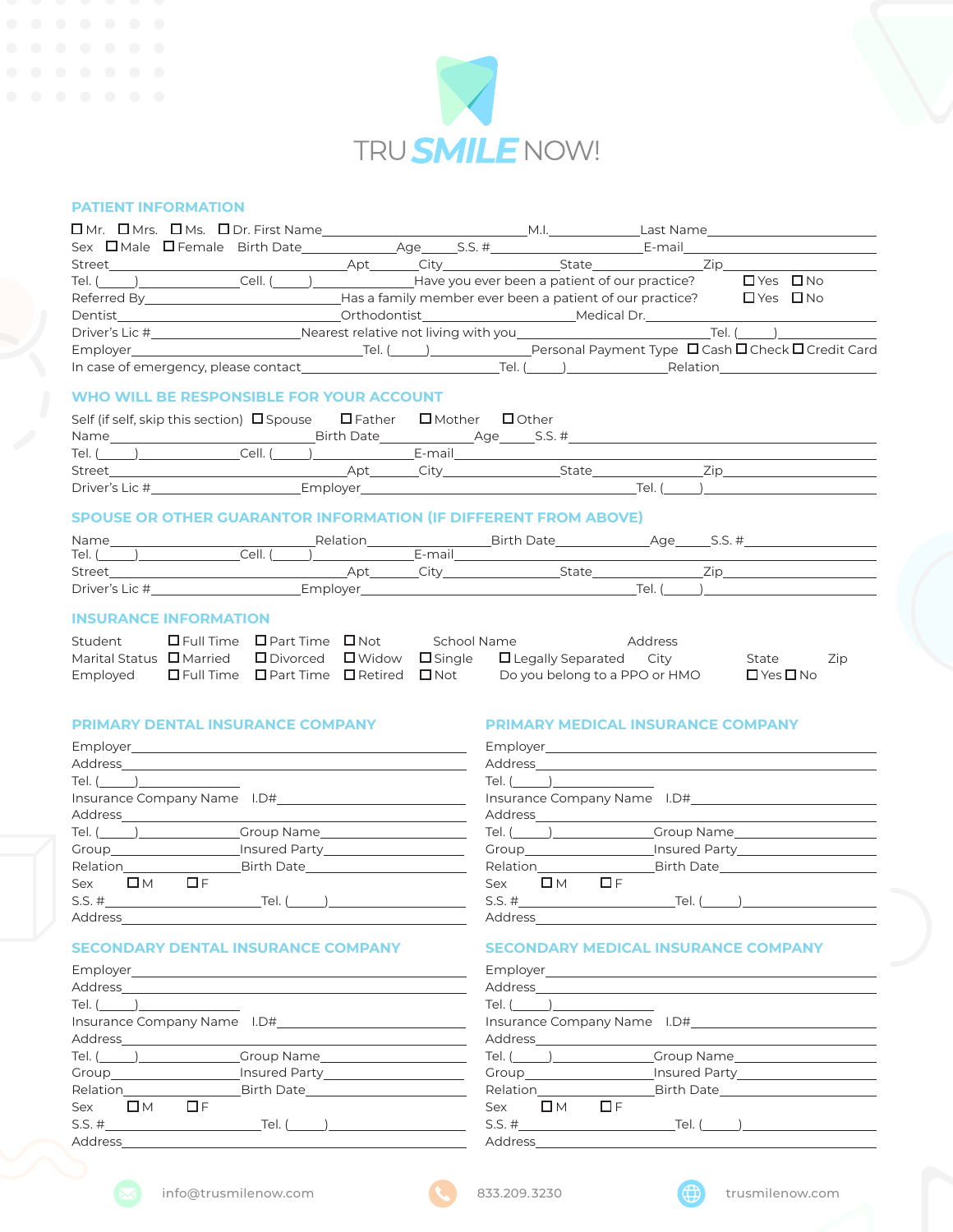#### **A HEALTH HISTORY**

**To our patients:** Although oral surgeons primarily treat the area in and around your mouth, your mouth is part of your entire body. Health problems that you may have, or medications that you may be taking, could have an important interrelationship with the care that you will be receiving. Thank you for answering the following questions. Your answers are for our records only and will be considered confidential.

Reason for today's office visit?

| 1. Height                                                           | Weight Meight Are you in good health?                                   |                                                                                                                | $\Box$ Yes $\Box$ No |
|---------------------------------------------------------------------|-------------------------------------------------------------------------|----------------------------------------------------------------------------------------------------------------|----------------------|
|                                                                     | 2. Have there been any changes in your general health in the past year? |                                                                                                                | $\Box$ Yes $\Box$ No |
| If so, for what are you being treated?                              | 3. Are you under the care of a physician? Date of last visit            |                                                                                                                | $\Box$ Yes $\Box$ No |
| If so, describe                                                     |                                                                         | 4. Have you had any illness, operation or been hospitalized in the past five years?                            | $\Box$ Yes $\Box$ No |
| If so, describe                                                     |                                                                         | 5. Do you have unhealed/ recurrent injuries or inflamed areas, growths or sore spots in or around your mouth?. | $\Box$ Yes $\Box$ No |
| 6. Do you have a prosthetic joint/implant?<br>If so, describe where |                                                                         |                                                                                                                | $\Box$ Yes $\Box$ No |
|                                                                     | 7. Have you had a heart valve replacement or vascular graft?            |                                                                                                                | $\Box$ Yes $\Box$ No |
|                                                                     |                                                                         | 8. Have you, or a family member, had any unusual or serious reactions to general anesthesia?                   | $\Box$ Yes $\Box$ No |
|                                                                     |                                                                         |                                                                                                                |                      |

9. Has a physician or previous dentist recommended that you take antibiotics prior to your dental treatment?  $\square$  Yes  $\square$  No

|                      | HAVE YOU HAD, OR DO YOU<br><b>CURRENTLY HAVE</b> | <b>YES</b> | <b>NO</b> | <b>NOTES</b> |    | HAVE YOU HAD, OR DO YOU<br><b>CURRENTLY HAVE</b> | <b>YES</b> | <b>NO</b> | <b>NOTES</b> |
|----------------------|--------------------------------------------------|------------|-----------|--------------|----|--------------------------------------------------|------------|-----------|--------------|
| 1                    | Rheumatic fever?                                 |            |           |              | 27 | Fainting spells?                                 |            |           |              |
| $\overline{2}$       | Damaged heart valves/<br>mitral valve prolapse   |            |           |              | 28 | Convulsions/epilepsy?                            |            |           |              |
| 3                    | Heart murmur?                                    |            |           |              | 29 | Stroke?                                          |            |           |              |
| 4                    | High blood pressure?                             |            |           |              | 30 | Thyroid trouble?                                 |            |           |              |
| 5                    | Low blood pressure?                              |            |           |              | 31 | Diabetes?                                        |            |           |              |
| 6                    | Heart attack(s)?                                 |            |           |              | 32 | Low blood sugar?                                 |            |           |              |
| 7                    | Chest pain/angina?                               |            |           |              | 33 | Kidney trouble?                                  |            |           |              |
|                      |                                                  |            |           |              | 34 | High cholesterol?                                |            |           |              |
| 8                    | Irregular heart beat?                            |            |           |              | 35 | Are you on dialysis?                             |            |           |              |
| 9<br>10 <sup>°</sup> | Cardiac pacemaker?<br>Heart surgery?             |            |           |              | 36 | Swollen ankles/arthritis/<br>joint disease?      |            |           |              |
| 11                   | Pneumonia, bronchitis,                           |            |           |              | 37 | Osteoporosis/osteoperia?                         |            |           |              |
|                      | chronic cough?                                   |            |           |              | 38 | Osteonecrosis?                                   |            |           |              |
| 12 <sup>2</sup>      | Asthma?                                          |            |           |              | 39 | Stomach ulcers/acid reflux?                      |            |           |              |
| 13                   | Hay fever/sinus problems?                        |            |           |              | 40 | Contagious disease?                              |            |           |              |
| 14                   | Snoring/sleep apnea?                             |            |           |              | 41 | Sexually transmitted                             |            |           |              |
| 15                   | Difficult breathing/other<br>lung trouble?       |            |           |              |    | diseases?                                        |            |           |              |
| 16                   | Tuberculosis?                                    |            |           |              | 42 | Problems with immune<br>system? Possibly from    |            |           |              |
| 17                   | Emphysema?                                       |            |           |              |    | medication/surgery, etc.                         |            |           |              |
| 18                   | Do you smoke? If so.                             |            |           |              | 43 | Delay in healing?                                |            |           |              |
|                      | number of packs a day_                           |            |           |              | 44 | A tumor or growth?                               |            |           |              |
| 19                   | Do you use chewing<br>tobacco?                   |            |           |              | 45 | Cancer/radiation therapy/<br>chemotherapy?       |            |           |              |
| 20                   | <b>Blood tranfusion?</b>                         |            |           |              | 46 | Are you on a diet?                               |            |           |              |
| 21                   | Blood disorder such as<br>anemia?                |            |           |              | 47 | A history of alcohol abuse?                      |            |           |              |
| 22                   | Bruise easily?                                   |            |           |              | 48 | <b>Contact lenses?</b>                           |            |           |              |
| 23                   | Bleeding tendecy/                                |            |           |              | 49 | Eye disease/glaucoma?                            |            |           |              |
|                      | abnormal bleeding?                               |            |           |              | 50 | Mental health problems/<br>anxiety/depression?   |            |           |              |
| 24                   | Hepatitis, jaundice, or liver<br>disease?        |            |           |              | 51 | A removable dental appliance?                    |            |           |              |
| 25                   | Infectious mononucleosis?                        |            |           |              | 52 | Pain or clicking of jaws when                    |            |           |              |
| 26                   | Gallbladder trouble?                             |            |           |              |    | eating?                                          |            |           |              |
|                      |                                                  |            |           |              |    |                                                  |            |           |              |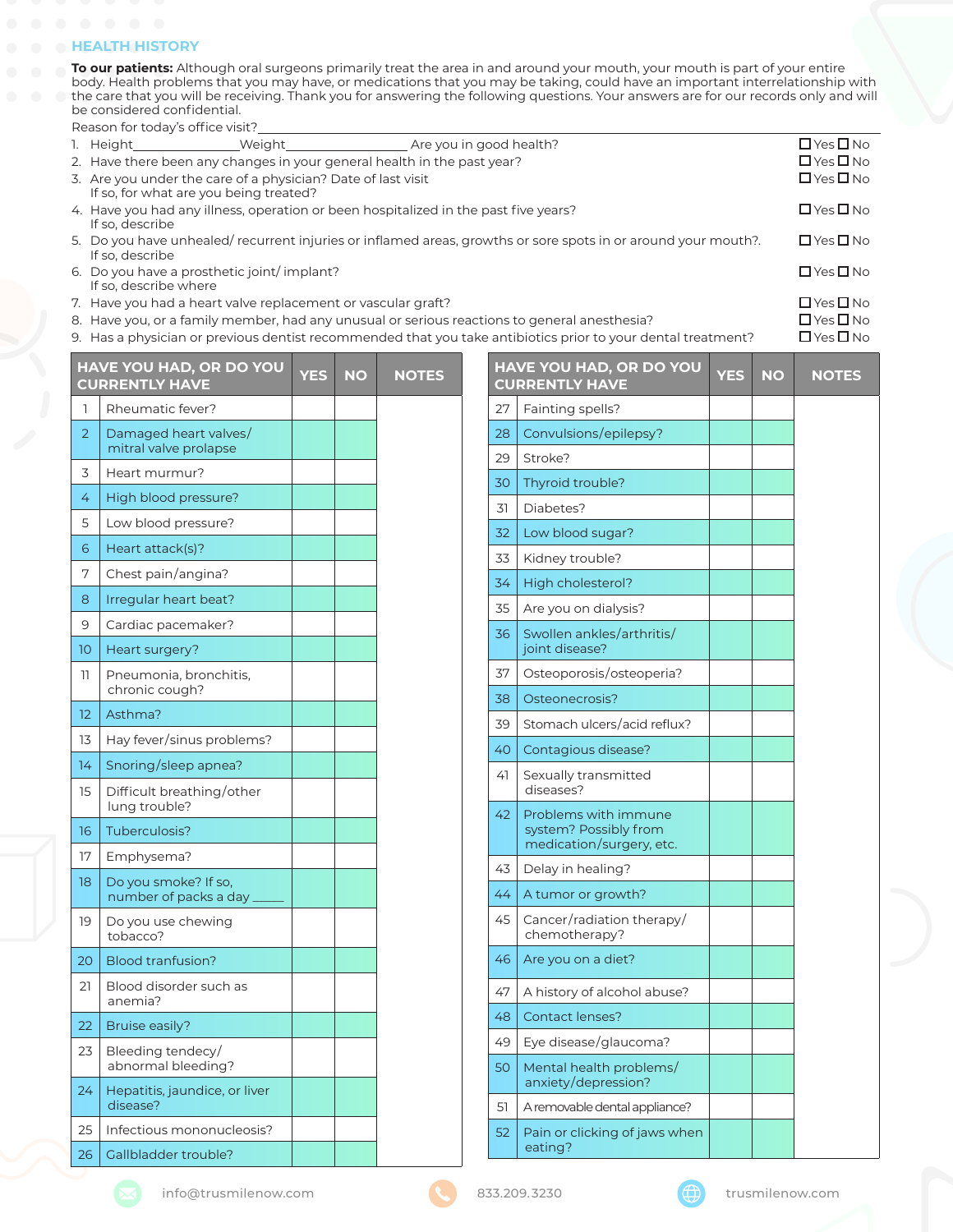# **WOMEN ONLY (QUESTIONS 53-54)**

53. Is there a possibility of pregnancy?  $\Box$  Yes  $\Box$  No 54. Expected delivery date?  $\Box$  Yes  $\Box$  No

55. Are you nursing?  $\Box$  Yes  $\Box$  No 56. Are you taking birth control pills?  $\Box$  Yes  $\Box$  No



**Note:** Antibiotics (such as penicillin) may alter the effectiveness of birth control pills. Consult your physician I gynecologist for assistance regarding other methods of birth control.

|    | <b>ARE YOU NOW TAKING?</b>                                                                                   | <b>YES</b> | <b>NO</b> | <b>NOTES</b> |                                     |                                                      | ARE YOU ALLERGIC TO, OR                                              | <b>YES</b> | <b>NO</b> | <b>NOTES</b> |
|----|--------------------------------------------------------------------------------------------------------------|------------|-----------|--------------|-------------------------------------|------------------------------------------------------|----------------------------------------------------------------------|------------|-----------|--------------|
| 57 | Any kind of medication,                                                                                      |            |           |              |                                     |                                                      | <b>HAD A REACTION TO</b>                                             |            |           |              |
|    | drug, pills?                                                                                                 |            |           |              |                                     | 64                                                   | Local anesthetic (numbing<br>meds)?                                  |            |           |              |
| 58 | Blood thinners (Coumadin,<br>Plavix, Aspirin, Vitamin E,                                                     |            |           |              | 65                                  |                                                      | Penicillin?                                                          |            |           |              |
|    | Ginkgo Biloba, Aggrenox,<br>Pradaxa, fish oil)?                                                              |            |           |              | 66                                  |                                                      | Other antibiotics?                                                   |            |           |              |
| 59 | Have you ever taken diet pills?                                                                              |            |           |              | 67                                  |                                                      | Sulfa drugs?                                                         |            |           |              |
| 60 | Any natural product,<br>herbal supplement or                                                                 |            |           |              |                                     | 68                                                   | Sodium pentothal/vadium/<br>other tranquilizers?                     |            |           |              |
|    | homeopathic remedy?                                                                                          |            |           |              | 69                                  |                                                      | Aspirin?                                                             |            |           |              |
| 61 | Are you taking, or have you<br>ever taken bone density                                                       |            |           |              | 70                                  |                                                      | Amoxicillin?                                                         |            |           |              |
|    | meds, or bisphosphonates                                                                                     |            |           |              | 71                                  |                                                      | Codeine or other narcotics?                                          |            |           |              |
|    | such as Fosamax, Boniva,<br>Actonel, IV-Zometa, Aredia, or                                                   |            |           |              | 71                                  |                                                      | Other medications?                                                   |            |           |              |
|    | Reclast in the past 12 years?                                                                                |            |           |              | 70                                  |                                                      | Latex?                                                               |            |           |              |
| 62 | Tranquilizers, sleeping pills, anti-depressants, and/or<br>narcotics on a regular basis? If so, please list: |            |           |              | 71                                  |                                                      | Soy?                                                                 |            |           |              |
|    |                                                                                                              |            |           |              | 72                                  |                                                      | Eggs yolks?                                                          |            |           |              |
|    |                                                                                                              |            |           |              | 73                                  |                                                      | Sulfites?                                                            |            |           |              |
| 63 | Please list any medications you are currently taking:                                                        |            |           | 74           | Do you have any known<br>allergies? |                                                      |                                                                      |            |           |              |
|    | Medication/Dosage/Frequency                                                                                  |            |           | 75           |                                     | Please list any allergies other than drug allergies: |                                                                      |            |           |              |
|    |                                                                                                              |            |           |              |                                     |                                                      |                                                                      |            |           |              |
|    |                                                                                                              |            |           |              |                                     | 76                                                   | Is there any family history of:                                      |            |           |              |
|    |                                                                                                              |            |           |              |                                     |                                                      | □ Cancer □ Diabetes □ Heart disease<br>$\square$ Anesthesia problems |            |           |              |

|                                                                                                                 | 77. If you are having surgery today, have you had anything to eat or drink in the last 6 (six) hours? $\Box$ Yes $\Box$ No |                      |  |
|-----------------------------------------------------------------------------------------------------------------|----------------------------------------------------------------------------------------------------------------------------|----------------------|--|
| 78. Who is driving you home?<br><u> </u>                                                                        |                                                                                                                            |                      |  |
| 79. Is there any condition concerning your health that the Doctor should be told about?                         | $\Box$ Yes $\Box$ No                                                                                                       |                      |  |
|                                                                                                                 |                                                                                                                            |                      |  |
| 80. Do you wish to speak to the Dr. privately about anything                                                    | $\Box$ Yes $\Box$ No                                                                                                       |                      |  |
| 81. Is this visit related to an accident?                                                                       |                                                                                                                            | $\Box$ Yes $\Box$ No |  |
|                                                                                                                 | If Yes, what type of accident? $\square$ Automobile $\square$ Work related $\square$ Other                                 |                      |  |
| Date of injury that the part of the part of the part of the part of the part of the part of the part of the par | Insurance company handling the claim                                                                                       |                      |  |
| Claim number                                                                                                    | Name of attorney / adjustor______________                                                                                  | Telephone number (   |  |

I certify that I have read and I understand the questions above. I acknowledge that my questions, if any, about the inquiries set forth above have been answered to my satisfaction. I will not hold my doctor, or any other member of his / her staff, responsible for any errors or omissions that I have made in the completion of this form.

**Signature of patient** (Parent or Guardian if Minor) **Reviewed by Reviewed by Reviewed by** Date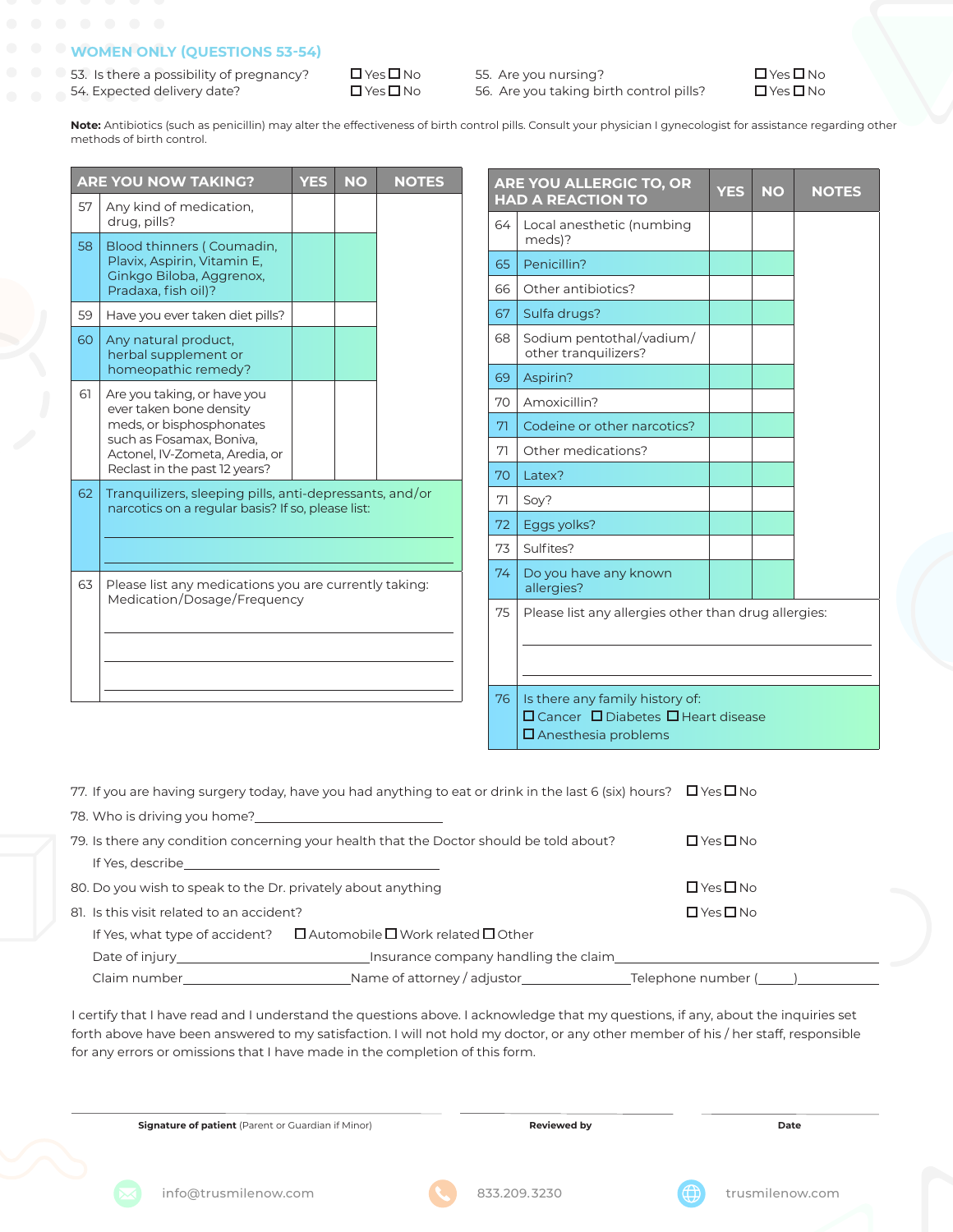

# *FEES & PAYMENTS*

We make every effort to keep down the cost of your care. You can help by paying upon completion of each visit. Other arrangements can be made with our office manager depending upon special circumstances. An estimate of the charge for any procedure or surgery you may require will be given to you upon request. If you have any dental and/or medical insurance we will be glad to fill out the proper forms, but please complete the identifying information on this form.

Please remember that insurance is considered a method of reimbursing the patient for fees paid to the doctor and is not a substitute for payment. Some companies pay fixed allowances for certain procedures and others pay a percentage of the charge. **It is your responsibility to pay any deductible amount, co-insurance or any other balance not paid for by your insurance company.** You will be responsible for all collection costs, attorneys fees, and court costs.

**Signature of patient** (Parent or Guardian if Minor) **Date**

This signature on file is my authorization for the release of information necessary to process my claim. I hereby authorize payment to this doctor named of the benefits otherwise payable to me.

**Signature of patient** (Parent or Guardian if Minor) **Date**

This signature on file is my authorization for the release of information necessary to process my claim. I hereby authorize payment to this doctor named of the benefits otherwise payable to me.

**Signature of patient** (Parent or Guardian if Minor) **Date**

# *AUTHORIZATION*

I authorize my surgeon and his / her designated staff, to perform an oral and maxillofacial examination, for the purpose of diagnosis and treatment planning. Furthermore, I authorize the taking of all x-rays required as a necessary part of this examination. In addition, if medically necessary, I authorize the release of any infor· mation acquired in the course of my examination and treatment to

**Signature of patient** (Parent or Guardian if Minor) **Date**

**I hereby acknowledge that a copy of this office's Notice of Privacy Practices has been made available to me.** I have been given the opportunity to ask any questions I may have regarding this Notice.

**Signature of patient** (Parent or Guardian if Minor) **Date**





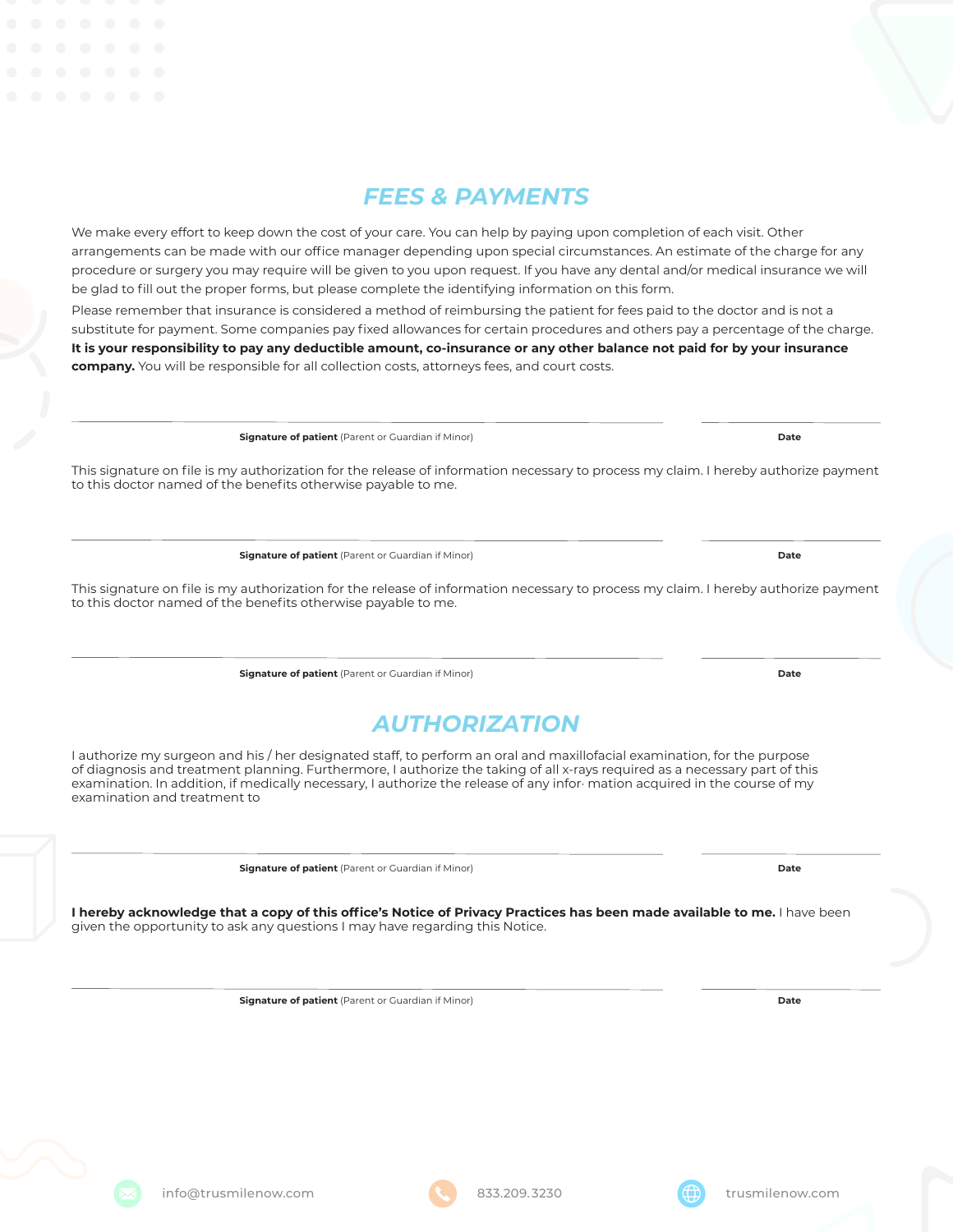

# *Financial & Appointment Policy*

We realize that every person's financial situation is different. For this reason, we have worked hard to provide a variety of payment options to help you receive the dental care needed to enjoy a healthy & confident smile with respect to your budget.

#### **DENTAL INSURANCE**

We are happy to file the forms necessary to see that you receive the full benefits of your coverage; however, we can make no guarantee of any estimated coverage. Please note that your dental policy is an agreement between you and the insurance company' and we ask that all patients be directly responsible for all charges. If you have any questions or discrepancies regarding your billing statement once you receive it, please contact us immediately. Otherwise, finance charges will incur 30 days after your last treatment, and the interest will be calculated at 1.5% per month (18.5% annually).

### **PAYMENT OPTIONS**

Payment of patient portions may be made with the following:

- Cash, Check or Money Order.
- Major Credit/Debit Card (Such as Visa, Master Card, American Express, Etc.)
- Third Party Financing (Such as Care Credit or Loan Hero)
- In Office Payment Plan. For patients who desire a monthly payment plan, we can make arrangements with you & customize a payment plan.

Statements are mailed to all accounts monthly and are due upon receipt.

Due to the extensive amount of time our team and doctors devote to preparing and reserving time for visits, we require payments to be set up or payment to be made at the time of scheduling. If for any reason you cancel the reserved time with or without notice you will be subject to bank, financial and administration fees.

#### **APPOINTMENT EXPECTATIONS & CANCELATION POLICY:**

We work very hard at treating our patients as unique individuals. We try to remain responsive to each person's needs. Unlike many dental practices where the dentist sees multiple patients at one time, we try to schedule one patient at a time.

Short notice cancellations or missed appointments increase our cost of providing dental care costs that ultimately must be passed onto you, our patient. More importantly, missed appointments do not allow us the opportunity to offer the appointment to other patients seeking our care. For these reasons, we ask that you read and agree to the expectations:

- Please respect our time & that of other patients by giving us a minimum of two business days' notice to cancel an appointment Patients with appointments which are missed or cancelled with less than 48 hours' notice may incur a charge of \$100.00 per appointment hour.
- Reminder calls placed by the office are a courtesy and do not affect the cancelation policy. IE if a patient does not receive a reminder call at all or less than 48 hours prior to appointment and they cancel a charge will still be incurred.
- \$50 fee applies to retrieval or transfer of records.

I agree that I have read this information and fully understand the financial & appointment policies for Wellness Dental. I authorize this office to release any necessary information to expedite insurance claims. I understand that I am solely responsible for all charges, regardless of insurance coverage. I agree to pay any collection fees or attorney expenses should it be necessary to refer this account to collections and understand that any unpaid accounts will be reported to the credit bureaus.

 **Signature of patient** (Parent or Guardian if Minor) **Date Signature of patient** (Parent or Guardian if Minor) **Date**